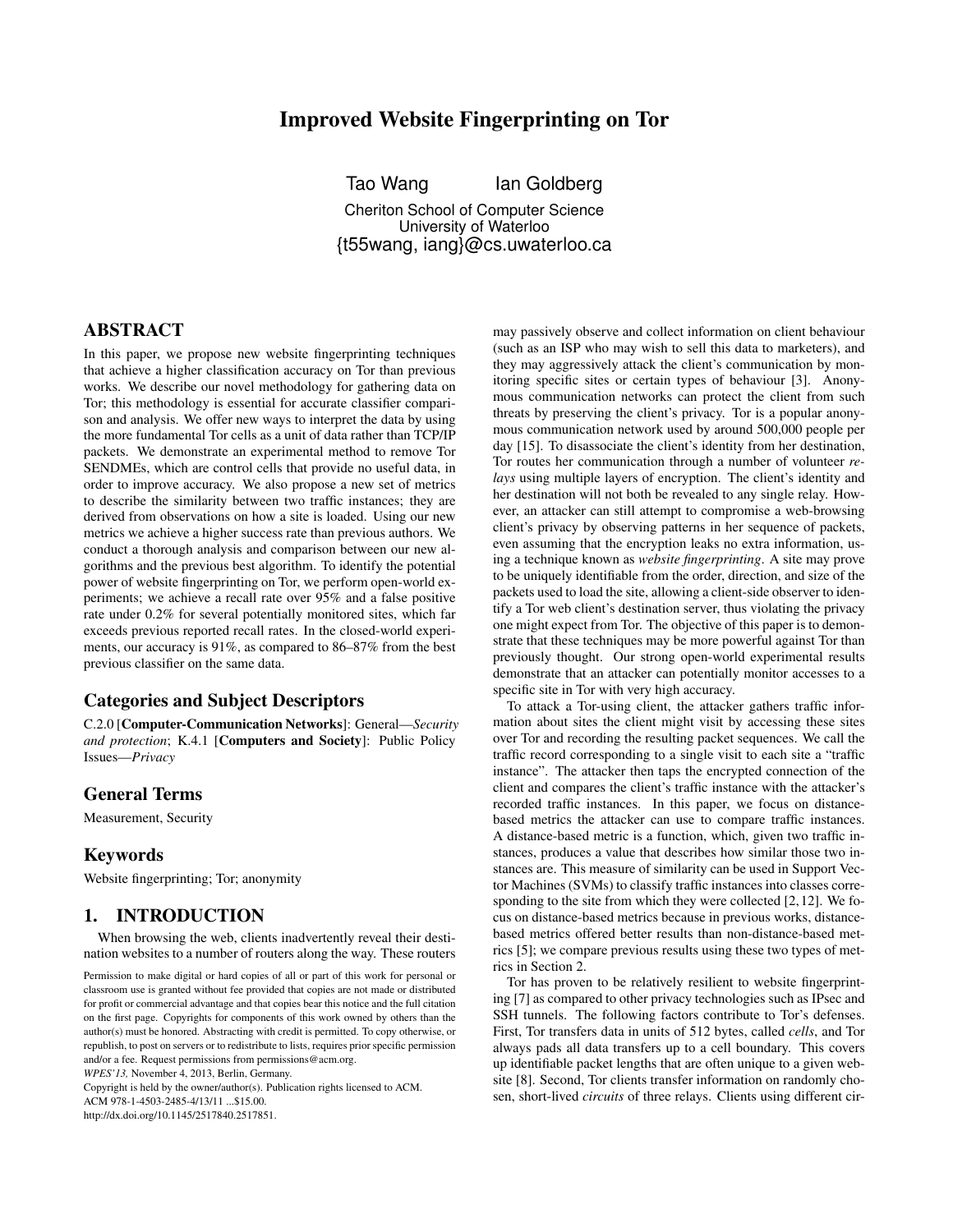cuits may experience significantly different performance, in terms of latency, congestion, and bandwidth capacity [15]. These factors induce different sequences of packets for the same site, lowering fingerprinting accuracy. Third, Tor performs a number of background activities, such as circuit construction, circuit speed testing, flow control using SENDME packets, and so on. These activities may pollute the data if not filtered out. Finally, Tor uses pipelining and order randomization to add variance to the network traffic from a site. We give an overview of Tor, focusing on the aspects that impact website fingerprinting, in Section 3.

## Our contributions

- Improved data gathering. We describe how we collect our data in a much more thorough manner than previous works. We take precautions to collect the data in the same way a realistic attacker would. We collect a new set of data that offers a fair comparison for classifier analysis. We describe how we modify the Tor Browser specifically to ensure that our data set is analyzed fairly and accurately in Section 4.1. Our methodology and modifications are novel and we argue that they are essential to website fingerprinting analysis.
- New data processing. We make the key observation that we can exploit knowledge of Tor's inner workings in order to analyze its traffic more accurately than previous works. Instead of using TCP/IP packets, which are merely capsules used to transport Tor cells, we parse the packet data to obtain the underlying Tor cells. We are able to achieve better accuracy by using Tor cell sequences instead of TCP/IP packet sequences to train a classifier. We also attempt to identify the SENDME cells in Tor, which provide no extra information, and remove them to decrease noise. This is described in Section 4.2.
- New website fingerprinting metrics. We achieve better accuracy with metrics that incorporate important observations on website fingerprinting. The observations include: dynamic content such as advertisements may cause a variation in incoming packets but not outgoing packets, and dynamic content is often loaded last in a website. We propose a new metric that reduces error rate significantly and another metric that reduces training time by several orders of magnitude; we present them in Section 5.

We conduct a series of open-world and closed-world experiments to validate our claims that these techniques achieve better accuracy, and they are presented in Section 6. We discuss our results in Section 7, and we conclude in Section 8.

## 2. RELATED WORK

A number of attacks have been proposed for website fingerprinting. An attack generally consists of a way to process each training traffic instance to extract useful information, followed by a classification mechanism to identify a testing traffic instance. We outline related work on website fingerprinting attacks below. For our purposes, they can be divided into two classes: non-distance-based methods, and distance-based methods.

#### *Defenses.*

We briefly note that while many interesting defenses have been suggested to counter these attacks [12, 19], they are not implemented in Tor because of the additional network load [13], which is a bottleneck in Tor [14]. Previous work has indeed shown that a number of known website fingerprinting defense techniques are either ineffective or inefficient [5].

## 2.1 Non-distance-based methods

In 2005, Liberatore and Levine [8] published two methods for "inferring the source of encrypted HTTP connections". The authors used the lengths of incoming and outgoing TCP/IP packets and discarded the order. Testing instances were classified with a Naïve Bayes classifier, based on packet lengths. The probability of an observed traffic instance belonging to a given class (representing one site) is computed from the product of the probabilities of the observed packet lengths occurring at their observed frequencies. The probability of a packet length occurring at a given frequency for a specific class is computed from a normal distribution determined by each training instance in that class. This method was shown to be quite effective on plain encryption (a client using a simple SSH tunnel, for example). Liberatore and Levine did not report the accuracy of their classifier on Tor.

Herrmann et al. [7] in 2009 described an improved method that gave a higher accuracy than Liberatore and Levine under comparable conditions. They described their method as an application of known text mining techniques to website fingerprinting. The classifier they used for training was the Multinomial Naïve Bayes classifier. As before, the order of packets was discarded, and only lengths and frequencies were used. The Multinomial Naïve Bayes classifier does not learn a normal distribution over possible frequencies of certain packet lengths. Instead, this frequency is used as an exponent to the relevant probability value. They applied a set of well-known text mining transformations to optimize their classifier. Herrmann et al. demonstrated that their algorithm achieves a higher success rate than Liberatore and Levine's algorithm on simple encryption. However, they also showed that its accuracy on Tor is only 3%. This indicates that website fingerprinting on Tor poses a greater challenge than plain encryption.

### 2.2 Distance-based methods

Besides the Naïve Bayes classifier, Liberatore and Levine also proposed using the Jaccard coefficient for classification [8]. For two sets of packet lengths, the Jaccard coefficient is a ratio of the size of their intersection to the size of their union. This coefficient was shown to be less effective than the Naïve Bayes classifier; it only considers packet lengths and does not consider the frequency in which they appear.

In 2011, Panchenko et al. [12] used a Support Vector Machine (SVM) to perform website fingerprinting specifically on onion routing anonymity networks (such as Tor) using a variety of features. Features of two traffic instances induce a distance between them, based on how different those features are, which is used to decide whether or not these instances belong to the same site. These features include the total size of all packets in each direction, the size of the HTML document, the total number of transmitted bytes, markers for indicating direction changes in packet order, the percentage of incoming bytes, and more. Order is used in classification, unlike the non-distance-based methods described above. The authors performed separate open-world and closed-world experiments. In the open-world experiments, the attacker gathered a number of traffic instances of 5 specific monitored sites and 1 instance each from a large set of 4000 non-monitored sites; the simulated client could choose a monitored site or one from another set of 1000 non-monitored sites. In the closed-world experiments, the attacker gathered a number of traffic instances from a limited set of sites and the client was only allowed to choose among those sites. They achieved a recall of 73% with a false positive rate of 0.05% in the open-world model and an accuracy of 54% in the closed-world model for Alexa's top-ranked pages.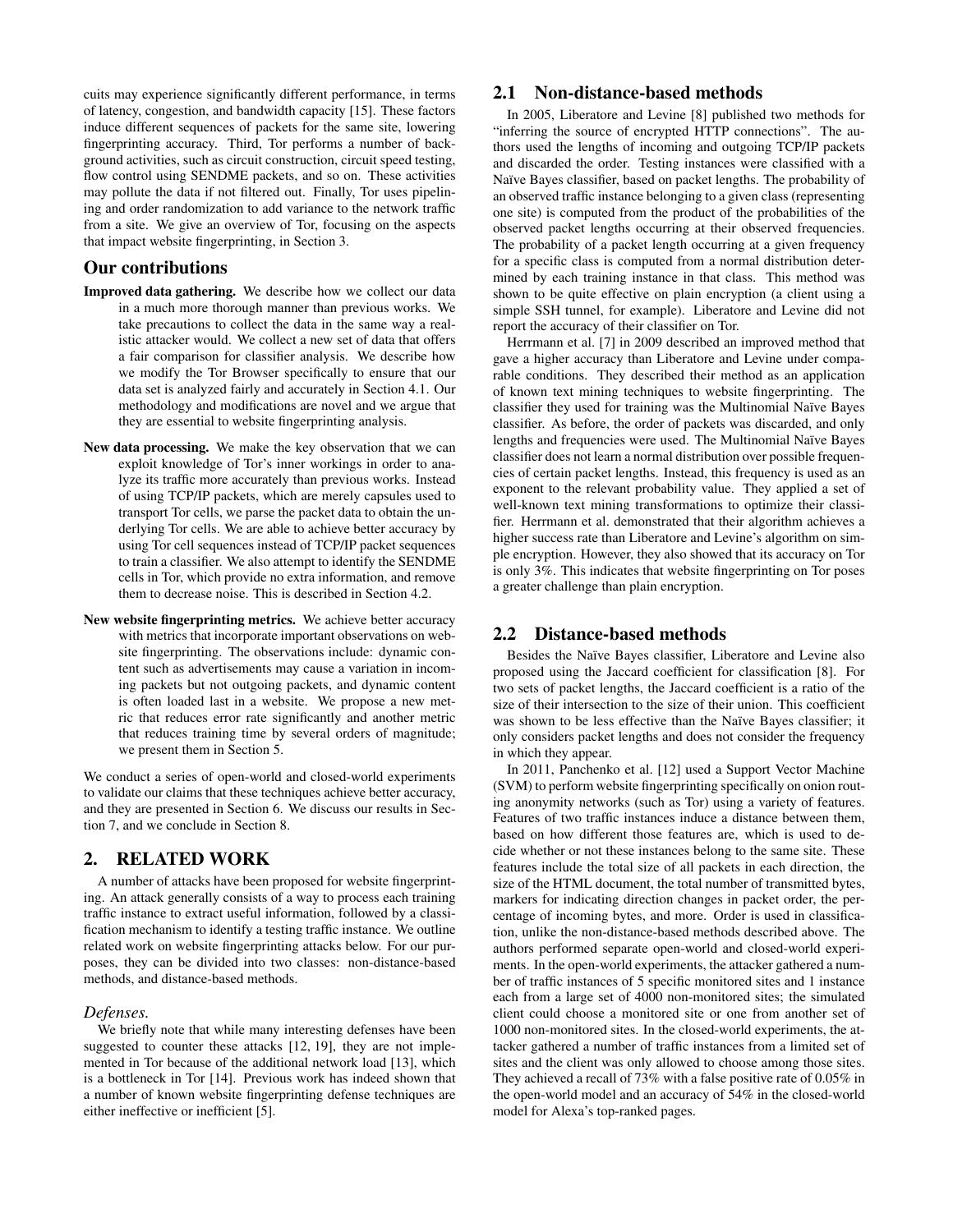In 2012, Cai et al. [2] proposed using a different metric to achieve better results than Panchenko et al. They used the optimal string alignment distance, which is described in more detail in Section 5.2. They were able to achieve a higher accuracy of 87.3% in the closedworld model, although there are no open-world results. We supplement open-world results in this paper for our metrics and theirs. They also described how they can use Hidden Markov Models to classify web sites instead of web pages. $<sup>1</sup>$ </sup>

## 3. TOR

In this section, we briefly describe Tor, focusing on aspects which are relevant to website fingerprinting.

Tor is a popular anonymity network, currently used by around 500,000 daily clients and carrying 2500 MB of data per second [15]. Tor consists of around 4000 volunteer *relays*, which are routers that volunteer to relay information for Tor clients. Clients build *circuits*, consisting of three relays, to communicate with destination websites. Tor uses TLS to communicate between relays. Each connection to a destination server is represented as a stream in Tor, which is multiplexed in Tor's circuits. We give more details on circuits and streams in Section 3.1.

Tor seeks to protect clients' anonymity. If website fingerprinting is accurate, however, then Tor cannot protect client anonymity against an attacker who is able to monitor the connection between the client and the first relay of the Tor circuit (called the *entry guard*). Furthermore, as Tor relays are operated by volunteers with no presumption of trust, they may act as attackers as well. Tor has implemented a *pipelining and order randomization* defense to protect itself against website fingerprinting; more details are given in Section 3.2.

### 3.1 Circuits and Streams

When using Tor, a client picks three relays: the entry guard, the middle relay, and the exit relay. The client constructs a circuit through these three relays, and uses that circuit for about ten minutes before switching to a new circuit. To limit the rate of deanonymization, each client keeps a list of three entry guards it will use for 30–60 days, while the middle and exit relays are chosen randomly for each circuit, weighted chiefly by bandwidth for load balancing. As relay bandwidth ranges over more than three orders of magnitude, the random selection of relays causes variance in Tor's performance, which impacts our attacker's data collection. We deal with this problem in detail in Section 4.1.

Once a circuit has opened, the client communicates through the circuit using a number of *streams*. Each stream corresponds to a separate TCP connection at the exit relay, and streams are multiplexed in a circuit. A client may open many streams to load a single site.

Tor uses a number of control cells to communicate commands among relays and the Tor client. These control cells may include circuit construction and closing cells, stream open and closing cells, flow control cells and cells used to transmit network information. Tor uses the SENDME control cell to perform flow control [4]. A circuit-level SENDME cell is sent every 100 cells per circuit, and a stream-level SENDME cell is sent every 50 cells per stream. While the attacker is collecting data for website fingerprinting, those cells will be included in the traffic instance. If the attacker can identify them under the encryption, SENDME cells should be removed as they provide no extra information, just as ACK packets should be removed from captures at the TCP/IP level.

### 3.2 Defenses

In response to the first successful website fingerprinting attack on Tor by Panchenko et al. [12], Tor developers have implemented an experimental defense against website fingerprinting [13]. This defense has three components: HTTP pipelining is enabled so that multiple requests can be made on a single stream without having to wait for each to finish; the pipeline size is randomized; and the order of requests is randomized. This defense does not significantly impact the total size of the transmission. The Tor developers did not test the effectiveness of this defense, and no additional defenses have been implemented yet. Cai et al. showed that the defense is ineffective [2] against both their strategy and that proposed by Panchenko et al. We analyze this defense on our metrics as well.

### 4. DATA COLLECTION AND PROCESSING

### 4.1 Collecting Data

Previous website fingerprinting works generally did not go into detail on the problem of data collection on Tor. Tor is a live network with ever-changing performance, and different clients may have entirely different experiences. Precautions need to be taken in order to ensure that data is collected the same way a realistic attacker would. With our new methodology, we collect a set of data for our experiments. In this section we specify exactly how we collect the data while addressing issues in circuit construction, timing, and website localization. We will later compare different website fingerprinting techniques using this data set.

#### *4.1.1 Circuit Construction*

Tor relays have a wide range of bandwidths. As of July 2013, the top 1% of relays comprised 29% of the total bandwidth of Tor and the top 20% of relays comprised 93% of the bandwidth. Bandwidth and congestion will affect the sequence of packets received by the client, so that traffic instances collected using the same circuit are more similar than those collected using different circuits. We assume that the attacker can observe the client's network traffic, but cannot control or observe which Tor circuits the client is using (this is a basic assumption necessary for the privacy guarantees of Tor [4]). We must naturally ensure that we never use the same circuit for both training and testing in our experiments, as that would give an unrealistic advantage to the attacker.

By default, Tor can only use a circuit for up to ten minutes, after which Tor will not launch new connections on the circuit. If this setting is maintained, and if sites are visited in sequence, then instances of the same site are more likely to be accessed with the same circuit, while instances of different sites are more likely to be accessed with different circuits. The inherent difference of circuits imposes a difference upon the traffic instances of different sites, which could help the machine learning algorithm separate them, giving the attacker an unrealistic advantage. We should therefore control circuit construction manually rather than allowing Tor to close its circuits every ten minutes. (For the above reasons, disabling automatic circuit closing increases the difficulty of fingerprinting.)

### *4.1.2 Timing*

A site's content may change over time. A news site, for example, would not have the same content every day; it may have different images and different text, and perhaps even a different number of resources. We find that, in our metrics, processing the data to

<sup>&</sup>lt;sup>1</sup>We do not attempt to re-engage the problem of classifying web sites instead of web pages, and in this work, our use of the words "site" and "website" refer to a single web page.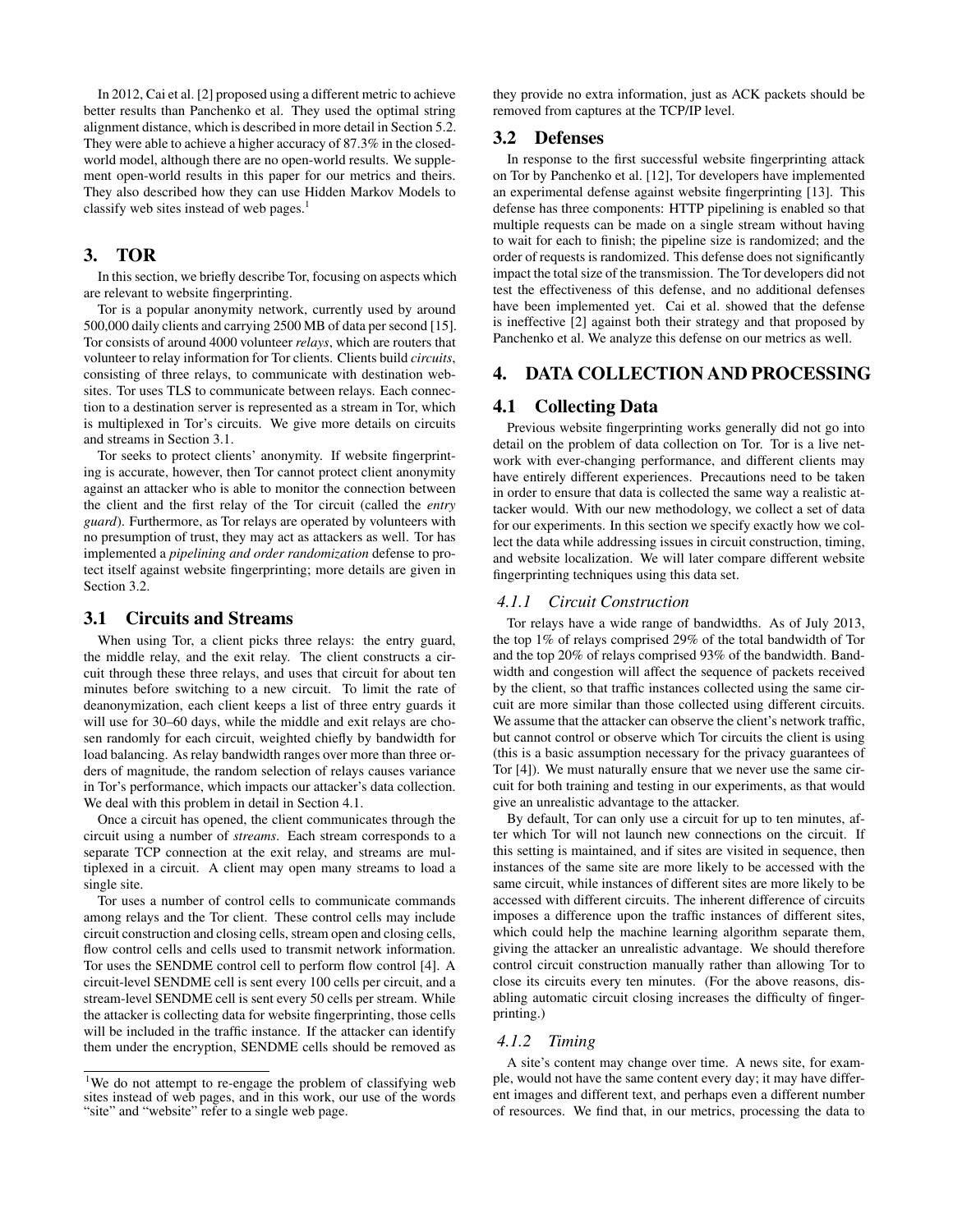train the classifier could take more than two hundred CPU hours, whereas news sites could be updated every few minutes. Therefore, we cannot expect the attacker to keep up with ever-changing content. The attacker and client should train on sites that are loaded at least several hours apart.

### *4.1.3 Localization*

Depending on the location of the exit relay, a site could present entirely different data. This is known as website localization and it is especially prevalent among popular sites, such as google.com and yahoo.com. Roughly speaking, there are two types of website localization that are of concern to us. The first type is redirection: a Canadian client attempting to access google.com will be redirected to google.ca by Google-the site that the client is actually accessing is different depending on locality. The second type involves content changes: a German advertisement may be shown to a person connecting from Germany or a Tor client exiting from Germany, but it is unlikely for other clients to see the German advertisement. This does not involve redirection. When Tor is used, the locality of the client is determined by the location of the exit relay, and is thus dependent on what circuit the client is using. Tor does not attempt to choose the exit relay based on the client's location (to protect the client's privacy).

### *4.1.4 Our Methodology*

We use a Tor controller [10] to gain full control over circuit construction. Our circuits are built according to Tor's algorithm, which chooses relays with a probability depending on their observed bandwidths. While clients can change this algorithm, it is not easy or encouraged to do so and thus we assume the client uses Tor with no modifications.

Our main data set consists of 40 traffic instances for each of 100 sites (other data sets we use for specific experiments are detailed in Section 6). To deal with circuit and timing issues, we collect our traffic instances in *batches*. Each batch consists of 4 traffic instances; they are each collected a few hours apart using different circuits. We later perform 10-fold cross validation, so that training instances are never collected from the same circuit used to collect the testing instances. We maximize Tor's permissiveness for circuit dirtiness (so Tor can keep using the same circuit), and we use each circuit as long as possible. As different circuits are used for training and testing, it is more difficult for the attacker to use timing information to attack the client. The data set we use is based on Alexa's top sites,<sup>2</sup> modified to avoid localization redirection, in order to ensure that traffic instances from the same site were consistent. We use Alexa's top sites to ensure comparability with previous results. We modified the top sites list in two steps. First, if a single site occurred many times under different localization instances in the list, we removed all repeated occurrences of it. In particular, different localizations of google.com occurred many times in the top 100 sites list, and all had similar traffic patterns. A classifier would not be expected to distinguish them, and a censor who may wish to monitor Google's search engine as a whole would not need to separate two different localizations of the site in any event. Second, whenever possible, we attempted to specify the localization version of a site we wanted to visit. That is to say, we did not attempt to visit yahoo.com; instead, we attempted to visit yahoo.de. This avoided localization redirection from various sites. Modification of the top sites list was done manually.<sup>3</sup> Our data was collected batch-by-batch, with each batch corresponding

<sup>3</sup>We also removed  $\text{tumblr}.\text{com from the list as it was unusually}$ large (around 10 MB). This site impacted our processing time and to one circuit (one client); each batch took around 4 hours and was separated from each other by around 4–12 hours. This helps ensure that our data set has a suitable granularity, as the attacker's training and the client's accesses are separated by more than 4–12 hours. Therefore, the attacker may not have up-to-date versions of the pages visited by the client, which is realistic for the setting of our attack.

We checked the size of all traffic instances. If the size of the traffic instance was less than 20% of the median size for that site, it was removed. These traffic instances are regarded as failed instances, which may be a failed connection to the server or a serveroriginated message that denied access to the client.

We disabled browser caching as Tor Firefox, by default, does not allow caching to disk, so the browser cache is cleared every time Tor Firefox is restarted. This simulates an attack on instances collected from different users and different browser sessions. Cai et al. [2] conducted an analysis of various website fingerprinting techniques under warm and cold caches and found that they work well under both situations. We did not attempt to control dynamic content changes based on client locality, such as advertisements. Furthermore, server-side caching of client settings may affect the content for clients using exit relays that have accessed those sites. We could limit the locality of the exit relays, but this would limit our selection of circuits. Our choices mean our results should more accurately reflect live conditions, where an attacker cannot account for such differences in content.

### 4.2 Processing Data

Once the attacker collects the traffic data (either the training or testing data), some processing may be done before using it to classify the site. After processing, each traffic instance is represented as a sequence of positive and negative integers. We describe three ways to process the data before using it as input to the SVM.

#### *4.2.1 TCP/IP packet instances*

A TCP/IP packet header contains the length of the given packet, which was used by previous authors [2, 12] to represent the packet. This length often ranges from 0 (just an ACK) to 1448 for ethernet. Previous authors discarded ACK packets as they provide no useful information, and removing them increased classification accuracy. TCP/IP does not attempt to pad packets when there is not enough data, but it attempts to send packets of the maximum segment size (MSS), which is 1448 for Ethernet. Packet lengths are viewed as a sequence of integers in order. Outgoing packets are represented as positive integers while incoming packets are represented as negative integers. Cai et al. also rounded the packet sizes up by increments of 600. For example, one GET request would be classified as 600, a SENDME and a GET request sent together would be 1200, and MSS packets on Ethernet would be 1800 (incoming packets are often MSS packets). This strategy offers a distinction between these types of packets. This is similar to a strategy used by Panchenko et al. They round the total size of all packets in a traffic instance by increments of 600 and use it as a feature. We compare this data processing method to our new ones below.

#### *4.2.2 Tor cell instances*

We experiment with extracting Tor cells directly. The Tor cell is a more consistent and basic unit than TCP/IP packets. For instance, TCP/IP packet retransmissions would produce duplicate entries in traffic instances processed as above, but not when we reconstruct the TCP streams, parse the TLS layer, and extract the cell counts.

<sup>&</sup>lt;sup>2</sup>http://www.alexa.com/topsites

does not impact our classifier comparison, as it was very easy to identify from its size alone.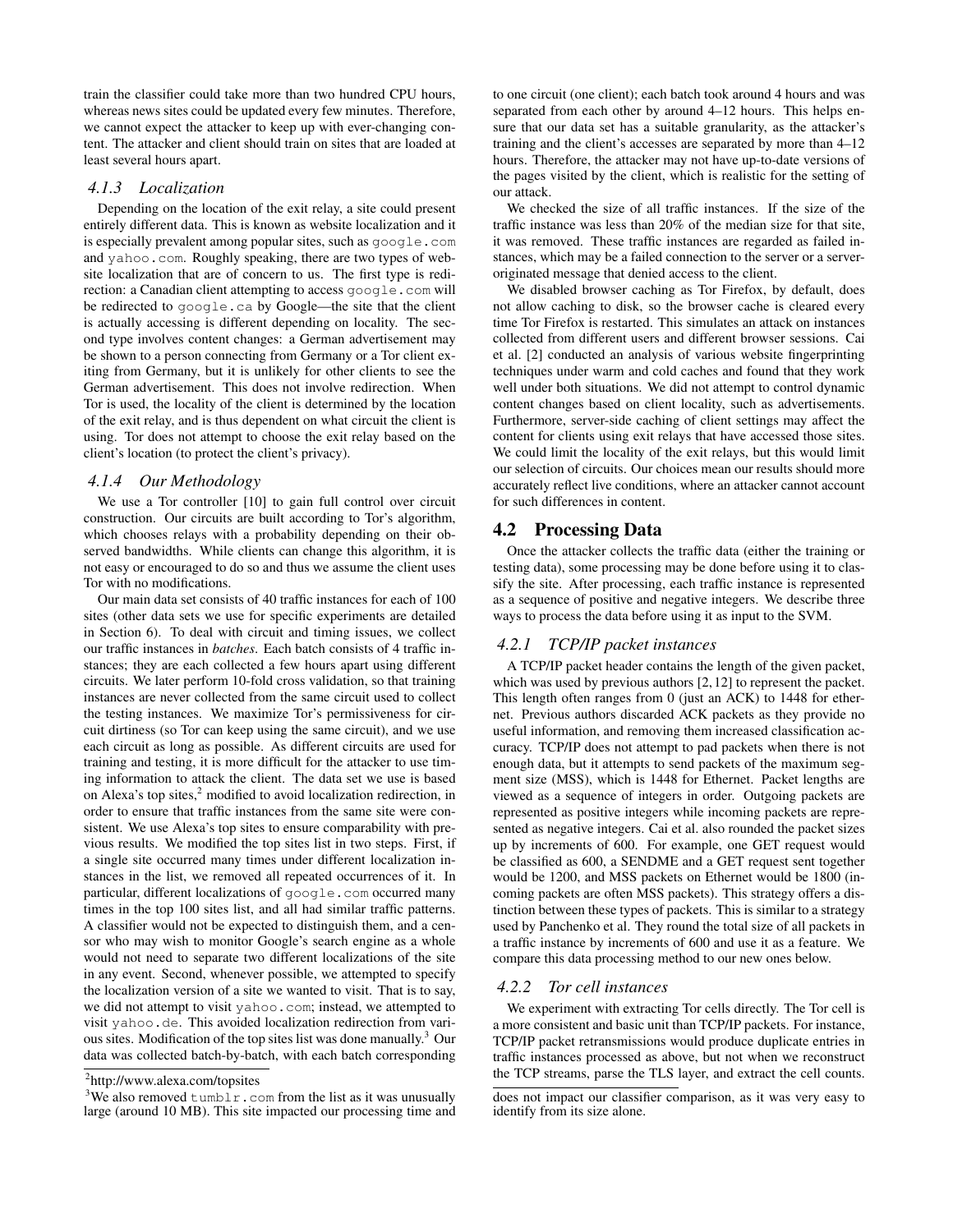

Figure 1: ROC to evaluate True Positive Rate and False Positive Rate with our experimental SENDME removal methodology

As the choice of circuits affects timing, we should remove timingdependent factors from our data. Tor cells cannot be broken down or combined together by relays or routers in the middle, unlike TCP/IP packets. Tor cells are always padded to a constant size, while the sizes of TCP/IP packets vary based on the connection.

Tor encrypts its data in Transport Layer Security (TLS) records, which always contain a number of complete Tor cells. TLS is designed to encrypt information on the socket layer to prevent eavesdropping, message forgery, or tampering on the internet. As such, it operates independently of TCP/IP, and thus a TLS record could be contained in parts of one or several TCP/IP packets. There are three types of TLS records: data records, handshake records and alerts. TLS data records begin with one byte for type (17 for application data), followed by two bytes of the version (0301, TLS version 1, is used by Tor), followed by two bytes representing the length. We ignore TLS handshakes and alerts.

Parsing TCP/IP data allows the attacker to reconstruct full TLS records with their lengths. We are able to reconstruct these records while discarding retransmitted TCP/IP packets. We denote each size as positive if it is outgoing and negative if it is incoming. We round these record lengths down, to the closest multiple of 512, and then divide by 512. Each TLS record may contain a number of complete Tor cells (or none), and this method will produce the number of Tor cells in the record. The rounding accounts for the extra data in the record, such as encryption and MAC overhead, and empty TLS records used to defend against the BEAST attack [9].

We demonstrate with the following example. Consider a sequence with three TLS records of size 544, -1088, 1088. This sequence will be represented as 1, -1, -1, 1, 1 in the Tor cell instances. Each cell is recorded separately, so Tor cell instances only contain the integers 1 and -1.

#### *4.2.3 Removing SENDMEs*

As described in Section 3, Tor issues a circuit-level SENDME cell every 100 cells on each circuit and a stream-level SENDME cell every 50 cells on each stream. We attempt to automatically remove these cells as they provide us with no information, just as we remove ACK packets at the TCP level.

We remove SENDMEs with the following method. We scan through each traffic instance with a running counter of incoming cells. When the counter reaches some amount  $p_1$ , the next outgoing cell is guessed to be a SENDME. Then, the counter is decreased by some amount  $p_2$  (the counter can become negative). We collect data to evaluate this scheme by instrumenting Tor to mark

SENDME cells on 100 traffic instances. The results are presented as a receiver operating characteristic curve (ROC) in Figure 1. The false positive rate is taken over all outgoing packets, which is much greater than the total number of SENDMEs. The area under the curve, as a sum of trapezoids, is 0.88.

Specifically, for our experiments, we choose the parameters  $p_1$  = 45 and  $p_2 = 40$ , which offers a true positive rate of 62% and a false positive rate of 5.7%. We chose this number because for our experiment the total count of false positives and false negatives was lowest with those parameters. In our data set, around 19% of all outgoing packets (2.1% of all packets) were removed this way. The effectiveness of removing SENDMEs is evaluated in Section 6.

## 5. CLASSIFICATION

Our website fingerprinting problem can be viewed as a machine classification problem. Each class can be a group of sites, such as "Monitored sites" or "Other sites" (in the open-world scenario) or a specific site (in the closed-world scenario). Given a sequence of packets collected from one access of a site, the classifier attempts to categorize the testing instance into one of the available classes. To do so, the classifier first learns about each class by training on a number of training instances. We next discuss the SVM classifier we use to tackle the classification problem, and then discuss how we construct the kernel used in the SVM.

#### 5.1 Support Vector Machine

The Support Vector Machine (SVM), proposed by Vapnik and Chervonenkis [16], is a classifier that was used by previous authors for website fingerprinting [2, 12] and was shown to be fairly successful. We therefore use SVMs for our experiments as well. During training, SVMs take in a number  $F$  of features for each training instance s. Each training instance can then be considered a point in F-dimensional space belonging to a class. Consider the simplest case, with only two classes. If the training points can be separated by a hyperplane, then the SVM finds the hyperplane that maximizes the gap between the two classes. The training points that are closest to the gap determine (support) the hyperplane and are called support vectors. Each side of the hyperplane consists of only points from one class. The SVM would then classify each testing instance based on the side of the hyperplane on which it is located. If the training points cannot be separated by a hyperplane, we can use a cost parameter  $c$  to penalize training points that are on the wrong side of the hyperplane. The higher the value of c, the more importance the machine would place on avoiding wrongly classified points (relative to maximizing the gap between different classes). To avoid overfitting to the cost parameter  $c$ , we choose it exponentially. The machine can also assign a hyperplane in a higher dimension than  $F$  by extending all points to a higher dimension where a more complex hyperplane can be found.

As SVMs are based on finding a maximum gap between different classes, distance is central to the SVM. We need to compute the distance between every pair of instances. In this work, we use distance-based metrics to compute the distance without using features, as described in Section 5.2. A square kernel matrix of size  $K \times K$  is built for the K training instances this way, where the element in row i, column j is computed as above for instances  $s_i$ and  $s_i$ . A value of 1 indicates perfect similarity, whereas a value approaching 0 indicates strong dissimilarity.

We use the SVM provided by LIBSVM version 3.14, which deals with multiple classes using "One-to-One" classification. Suppose the set of classes is C. A different SVM is trained for each pair of classes, resulting in  $|C|(|C|-1)/2$  SVMs, as above; let the SVM responsible for distinguishing between classes  $i, j \in \mathcal{C}$ , be denoted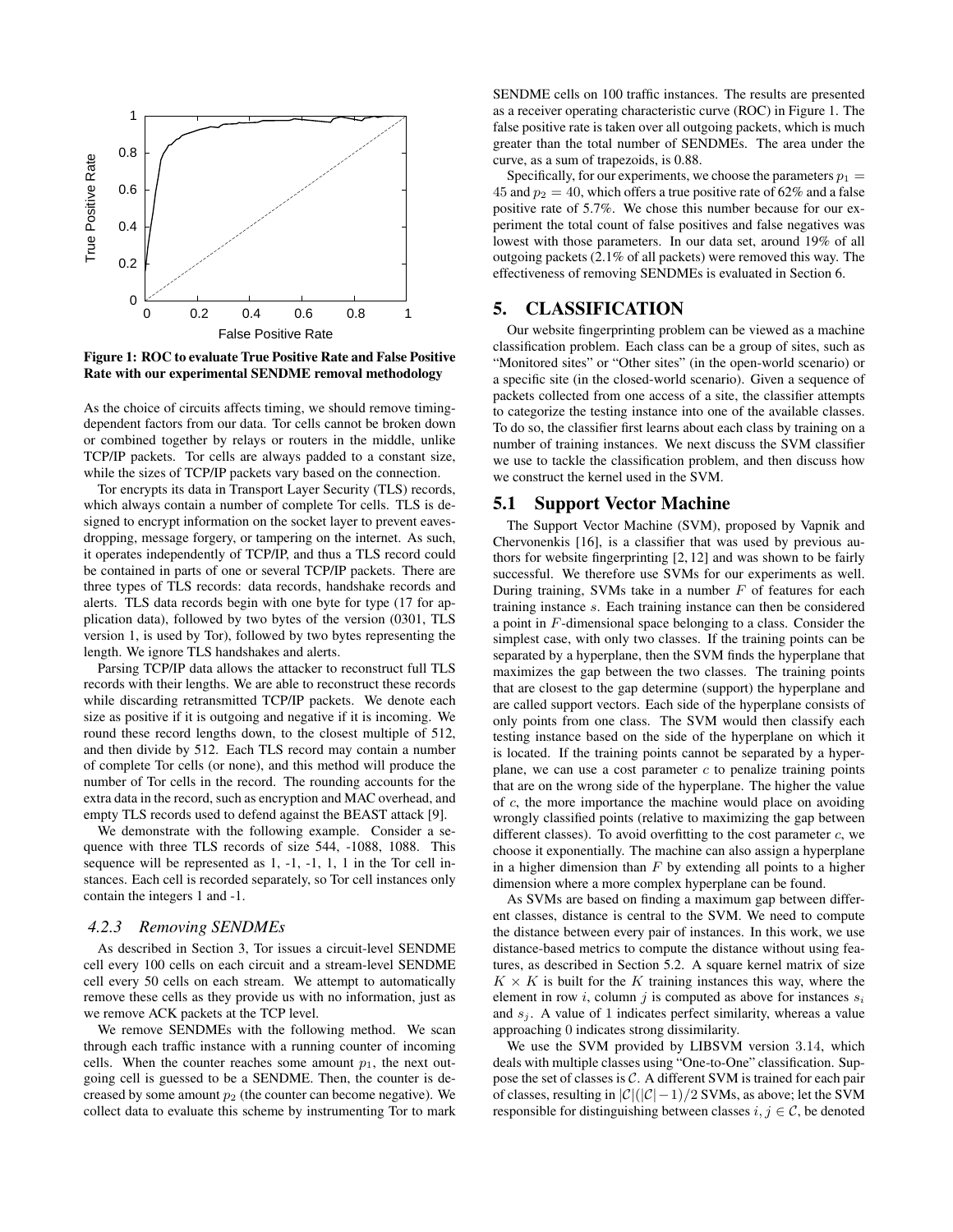as  $SVM_{i,j}$ . The classifier  $SVM_{i,j}$  is responsible for deciding if each testing instance  $s$  is more likely to belong in class  $i$  or class j; this output is denoted as  $SVM_{i,j}(s) \in \{i, j\}$ . Then we find the class  $a \in \mathcal{C}$  which maximizes  $|\{j \in \mathcal{C}| SVM_{a,j}(s) = a\}|$ . This technique resembles a tournament in which all players (classes) play against each other, and the player with the greatest number of wins is declared the victor. We also experimented with "Oneagainst-All" classification, in which we train one binary classifier for each class against all other classes. Our preliminary experiments with "One-against-All" classification did not produce better results, so we will present our results using "One-to-One" classification. Other researchers have investigated more sophisticated techniques for multi-class classification [18].

### 5.2 Distance-based Metrics

A traffic instance is represented as a sequence of positive (outgoing) and negative (incoming) integers indicating the size of TCP packets or Tor cells. We train an SVM by directly computing the kernel matrix from these sequences using distance-based metrics. In this paper, we propose a number of new distance-based metrics. These metrics are designed to allow greater success in website fingerprinting by taking certain realistic observations in mind. These observations are described in detail in each corresponding section.

#### *5.2.1 Optimal String Alignment Distance*

Cai et al. use the optimal string alignment distance  $(OSAD)^4$  to measure the distance between two traffic instances. OSAD is used in word matching; it describes the number of insertions, deletions, substitutions and transpositions required to transform a sequence of characters to another, with the specific requirement that transpositions can only affect elements that are adjacent in each string. This means that the distance between  $xAy$  and  $yx$  will be 3 operations (delete  $A$ , delete  $y$ , insert  $y$  before  $x$ ) instead of 2 operations (delete  $A$ , transpose  $y$  and  $x$ ). The latter operation is not allowed as  $x$  and  $y$  are not adjacent in the first string. These operations can be assigned different costs without affecting the above algorithm's validity; the costs of insertions and deletions must be the same, however, in order to preserve distance symmetry. Cai et al. assign a lower cost to transpositions than insertions and deletions. The details of the OSAD algorithm can be found in Appendix B.

#### *5.2.2 Damerau-Levenshtein Distance*

The Damerau-Levenshtein distance (DLD) is closely related to the OSAD, with the chief difference being the removal of the restriction on transpositions. The Damerau-Levenshtein distance between two strings is therefore never greater than the optimal string alignment distance when the operation costs are the same.

We use Algorithm 2 in Appendix B to implement the Damerau-Levenshtein distance by making one additional change [17]. When computing the value of  $M_{transpose}$  for the element at  $(i, j)$ , instead of comparing with the element at  $(i-2, j-2)$ , we compare instead with the element at  $(i_1, j_1)$ , where  $i_1$  is the last occurrence in the first string of the jth element of the second string, and  $j_1$  is the last occurrence in the second string of the ith element of the first string. The cost is then the cost of the number of deletions necessary to make those two elements adjacent, plus the cost of a transposition, plus the cost of re-inserting the deleted elements. This allows us to transpose elements that are not adjacent to each other.

#### *5.2.3 Removing Substitutions*

The permissible operations on one traffic instance to transform it into another roughly correspond to possible events when accessing the same site several times. Insertions and deletions would be necessary if, for instance, a site loaded a different advertisement (which may be slightly larger or smaller), or if the text changed. Too many connections may be opened and some connections may be rejected, which would cause additional packets to be sent in a particular traffic instance. Transpositions are allowed at a lower cost because there is almost always some degree of reordering between two accesses of the same site. The timing of requests is highly dependent on how quickly data is received. As Tor relays are frequently congested [1], packet timings of the same site even across the same circuit will not be consistent (much less across different circuits).

Substitutions, however, do not seem to correspond to any realistic scenario. Accesses of the same site would not change the packet sequence in a way that can be represented by substitutions, unlike insertions, deletions or transpositions. We want to limit our permissible operations to those corresponding to possible situations that could cause two instances of the same site to be different. This is because the cost between two traffic instances should be low only if they correspond to the same site. We therefore experiment with removing substitutions from the list of possible operations. This can be done by removing the  $M_{sub}$  term when computing the minimum of different operation costs at  $M_{i,j}$ .

### *5.2.4 Different costs for Incoming/Outgoing Packets*

The number of incoming packets depends on the size of web objects, which may change unpredictably for the same site for various reasons described above. In contrast, the number of outgoing packets depends on the number of resources (GET requests), the number of connections Firefox would open to download these resources (stream open requests), and the number of SENDMEs. The number of SENDMEs can vary based on the number of incoming packets, but the rest do not change easily. Since the number of outgoing packets is less likely to change when accessing the same site several times, outgoing packets should be more costly to insert or delete. On average, around one out of nine Tor cells when accessing a site are outgoing. We experiment with changing the cost of operations such that inserting and deleting outgoing packets are more costly than inserting and deleting incoming packets.

#### *5.2.5 Varying transposition cost*

Accesses to the same site can result in different packet sequences because of timing. Two resources that were downloaded simultaneously in one access may be downloaded sequentially in another, as time delays may cause the second to be requested late. Such delays, however, are less likely to affect the initial packets. This is because the order is more important initially: we must first connect to the site, request the main page, get the main page, and read the reference to resource locations before we can begin downloading other resources. We experiment with varying the cost of transpositions depending on the position of the element, with the cost being higher at first and lower down the line. For the element at  $(i, j)$ , we define  $P = min(\frac{i}{m}, \frac{j}{n})$ . Then the transposition cost is  $cost_{trans} = (1 - 0.9P)^{2}.$ 

#### *5.2.6 Fast Levenshtein-like distance*

The amount of time taken to compute OSAD and DLD is significant. We propose a new Levenshtein-like distance algorithm that reduces the algorithm time from  $O(mn)$  to  $O(m + n)$  on two

<sup>4</sup>Cai et al. called the metric they used the Damerau-Levenshtein distance, but a review of their code and their results showed that it is the OSAD, which is a restricted version of the DLD.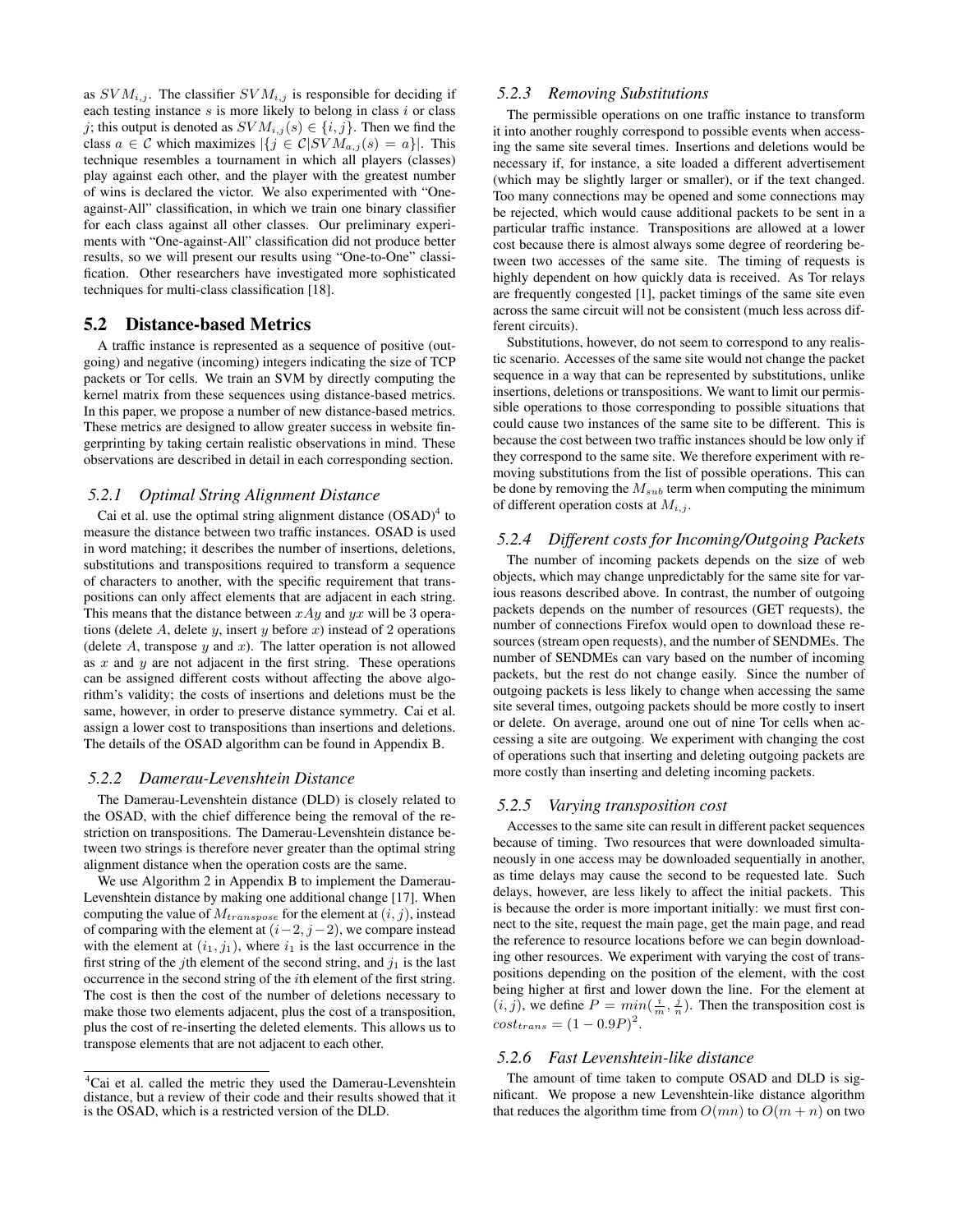strings of size  $m$  and  $n$ ; it is around 2,000 times faster in our experiments. The algorithm is presented in Algorithm 3 in Appendix C.

### 5.3 Post-processing

The above metrics produce distances that are of the order of magnitude of the number of packets in each string, with smaller values indicating greater similarity. As discussed in Section 5.1, the elements of the kernel matrix should have values between 0 and 1, with 1 indicating perfect similarity. We use the strategy described by Cai et al. to transform these distances into values suitable for the kernel matrix. For a distance  $D(s_1, s_2)$  between two strings (traffic instances)  $s_1$  and  $s_2$ , we first compute  $D'(s_1, s_2) =$ 

 $D(s_1, s_2)$  $\min(|s_1|, |s_2|)$ and then we take

$$
K(s_1, s_2) = e^{-D'(s_1, s_2)^2}.
$$

This gives us a value suitable for the kernel matrix. Cai et al. showed that this method was effective.

## 6. EXPERIMENTAL RESULTS

#### 6.1 Setting

Due to high computation costs, we used a parallel computing cluster to perform our experiments. We ran our experiments with SHARCNET, a Canadian academic consortium that offers highperformance parallel computing. As each entry of the SVM kernel is independent of the others, our problem is embarrassingly parallel. We used up to 200 cores to compute the SVM kernel matrix simultaneously.

We performed our experiments on the Tor Browser Bundle version 2.4.7-alpha-1. This bundle includes Firefox version 10.0.12esr and Tor version 0.2.4.7-alpha. Tor Firefox includes HTTPS Everywhere 3.2 and Noscript 2.6.5.9, as well as a number of patches, including one for the pipelining and order randomization defense. HTTPS Everywhere attempts to access sites using HTTPS, whereas NoScript disables a number of plugins (including Javascript, Flash, and Silverlight) from untrusted sites. These add-ons are enabled by default, so we do not make any changes to them. While any change to the browser configuration would impact website fingerprinting, we note that only changes that significantly affect the order or size of communication between the user and the end server would reduce the fingerprinting success rate. However, a user making a significant change to her browser configuration would cause her to become more easily identifiable [6]. For this reason, browser configuration changes are not recommended by Tor. We made only one change to the Firefox configuration: as discussed above, we disabled caching by setting the value of network.http.use-cache to False in about:config.

We edited torrc, the configuration file for Tor, to change two options. We set MaxCircuitDirtiness to 600000 (seconds) so that our circuits would not be automatically closed after 10 minutes. We closed our circuits manually after each batch was completed. We set UseEntryGuards to 0 to disable the set of limited entry guards. Otherwise, we would have used only three entry guards for our site accesses, which limits the validity of our results across Tor. The client is not expected to make these changes; they are made for our experiments to gather realistic data. Note that these modifications do not make website fingerprinting easier; on the contrary, as explained in Section 4.1.4, these modifications are made to eliminate unrealistic advantages to the attacker. We automated site accesses by using iMacros and a Tor Controller [10]; more details are given in Appendix A.

Table 1: Closed-world results on Cai's metric, our combined OSAD, and our fast Levenshtein algorithm.

| Method        | Accuracy                     | Accuracy            |
|---------------|------------------------------|---------------------|
|               | (our data)                   | (Cai's data)        |
| Cai's         | $0.88 \ (\pm 0.03)$          | $0.86 \ (\pm 0.02)$ |
| Combined OSAD | $\overline{0.91 (\pm 0.06)}$ | $0.91 \ (\pm 0.02)$ |
| Fast          | $0.70 \ (\pm 0.07)$          | $0.71 \ (\pm 0.02)$ |

### 6.2 Closed-World Results

We tested a number of metrics (used to create the SVM kernel matrix, as described in Section 5.3) against the data sets we collected. Our metrics are parameterized by the costs of different operations; to prevent overfitting, we chose the operation costs once and did not attempt to vary the cost in order to find the one that returned the best results. It is therefore possible that other operation costs may produce better results. We varied the cost parameter  $c$  of the SVM exponentially from  $4^0$  to  $4^{10}$ , and chose the best result, which was different for each metric. We collected traffic instances using the methodology described in Section 4.1.4.

We experimented on 100 sites with 40 instances each, and performed 10-fold cross validation, so that there were 36 training cases and 4 testing cases for each site (400 tests for each fold). We computed the kernel matrix once and used different parts of the matrix to train and test for each fold. Our results are shown in Table 7 in Appendix D, and some interesting excerpts are shown in Table 1. We acquire one accuracy value for each of the folds, and we show the mean and standard deviation of these 10 accuracy values for each metric and data set.

The highest accuracy achieved was 91%, using a dataset counting Tor cells with SENDMEs removed and the OSAD metric with a combination of our enhancements, hereafter referred to as *combined OSAD* (see Appendix D for details). This can be compared to 88% using the data processing and metric used by Cai et al.; hereafter referred to as *Cai's*. The slight improvement in accuracy caused by our experimental Tor SENDME removal methodology can be seen by comparing the results for sets 3 and 4 in Appendix D. The Damerau-Levenshtein distance (metric 6) was less accurate than other metrics; we found that this is because it could not effectively distinguish between different sites, as it generally gave a low distance value between instances of different sites as well as instances of the same site due to its unrestricted use of transpositions.

Our fast Levenshtein-like algorithm achieved a somewhat lower accuracy of 70%, but with a substantially reduced computation cost: on the same cluster of cores, using the fast algorithm on the dataset counting Tor cells with SENDMEs removed, kernel matrix computation took 283 CPU seconds, compared to 608,000 CPU seconds for combined OSAD. For each fold, training the SVM took around 6 CPU seconds for both metrics and testing was done in 0.7 CPU seconds. Our fast algorithm is therefore suitable for attackers with limited resources. We note that stream reassembly as well as SVM training can be done offline after data collection. In addition, they are highly parallelizable.

#### *6.2.1 Cai's Data*

Cai et al. graciously shared with us the data they collected for their paper [2]. We performed the same analysis as above on their data. We show the results on Cai et al.'s data in Table 8 in Appendix D, and some excerpts are shown in Table 1 along with the results on our new data set. Although these sets were independently collected with different methodologies and selection of sites, the accuracy rates were largely comparable, suggesting that our analysis is robust.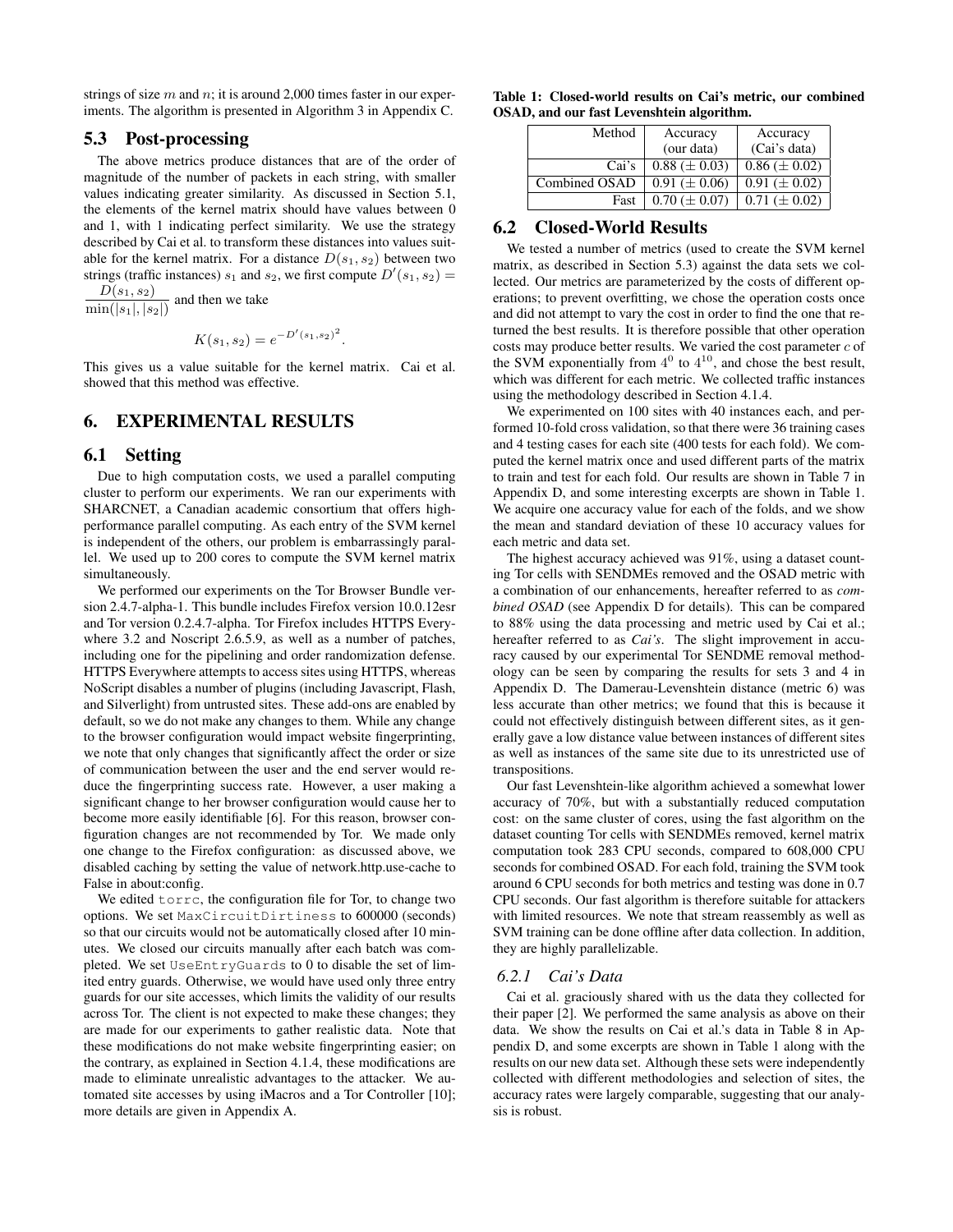Table 2: Open-world results on Cai's metric and our combined OSAD.

| Method        | <b>Site</b>   | TP    | FP    |
|---------------|---------------|-------|-------|
|               | google.de     | 28/40 | 3/860 |
| Cai's         | facebook.com  | 34/40 | 0/860 |
|               | wikipedia.org | 33/40 | 0/860 |
|               | twitter.com   | 37/40 | 0/860 |
|               | google.de     | 37/40 | 3/860 |
| Combined OSAD | facebook.com  | 40/40 | 1/860 |
|               | wikipedia.org | 39/40 | 0/860 |
|               | twitter.com   | 39/40 | 2/860 |

Table 3: Comparison of accuracy with and without Tor's pipelining and order randomization defense

| Method                                                    |                                                   | With Def.   Without Def. |
|-----------------------------------------------------------|---------------------------------------------------|--------------------------|
|                                                           | Cai's   $0.87 \ (\pm 0.05)$   $0.82 \ (\pm 0.03)$ |                          |
| Combined OSAD   $0.90 \ (\pm 0.03)$   $0.88 \ (\pm 0.06)$ |                                                   |                          |

## 6.3 Open-World Results

We conduct an open-world experiment to evaluate the potential of website fingerprinting on Tor. The open-world experiment simulates an ISP that has a specific list of web pages whose use it wishes to monitor, while its users may browse the web by accessing these pages or other web pages that are not modelled by the ISP. Our own data set is used for these experiments. We choose four sites that have a history of being monitored or specifically blocked: google.de, facebook.com, wikipedia.org and twitter.com (hereafter referred to as the "monitored sites" in this section).

We used Alexa's top 1,000 sites for this experiment. Sites ranked 101 to 1,000 were chosen as non-monitored sites and one traffic instance from each site was loaded, out of which 860 were successfully loaded and used. For each of the monitored sites, we trained an SVM on 40 monitored instances and 860 non-monitored instances for 10-fold testing. On the same fold, the attacker did not train on the same non-monitored sites that the client visits. True Positives (TP) is the number of monitored traffic instances that were classified as monitored (population of 40); False Positives (FP) is the number of non-monitored traffic instances that were classified as monitored (population of 860). Alexa's top 1,000 sites were not manually processed in order to fix localization. The results are shown in Table 2. We see that those sites were correctly identified with over 90% success rate. With our combined OSAD, in particular, we see that these particular sites reach a mean of 96.9% recall, compared to 86.9% on Cai's. There are very few false positives in all cases.

## 6.4 Evaluation of Tor's Pipelining and Order Randomization Defense

The above experiments were conducted with Tor's pipelining and order randomization defense [13] enabled. Cai et al. demonstrated that this defense was ineffective against their technique [2]. We repeat this experiment on our metrics as well. We collected 10 instances each of 100 sites with pipelining and order randomization disabled, and trained the SVM using the same parameters on several set-metric combinations. Each circuit was closed after 1 access to each site, thus ensuring that the attacker does not train on the circuits that the client uses. We compare these results to those with pipelining and order randomization (our main data set), also on 10 instances each.

Our results are presented in Table 3; results collected in the data set with this defense enabled are listed in the column "With Def."; those with this defense disabled are listed in the column "Without Def." The results demonstrate no significant disparity with or without the defense; in fact, as Cai et al. observed, the metrics seemed to be marginally more accurate with the defense enabled.

## 7. DISCUSSION

### 7.1 Training set size and selection

In our evaluation, we required that each batch of 400 instances must use a different circuit, and the training set instances should not be in the same batch as the testing set instances. We demonstrate the importance of our methodology with a small experiment. On 100 sites in the closed-world scenario, we take the first batch (4 instances for each site), and we train our SVM on 3 instances each using combined OSAD and 4-fold testing. This gives an unrealistic advantage to the attacker, and it returned an accuracy value of 86%. We then trained and tested on instancess 1, 11, 21, and 31, which were from 4 different batches. The training size was therefore the same (300 instances for each of 4 folds). This returned an accuracy of 75%. Unsurprisingly, the collection methodology significantly affects the experimental results.

We compare several metrics and how the number of instances chosen for each site affects their closed-world accuracy. The results are presented in Figure 2. In 10-fold cross-validation, training sizes are multiples of 9. An increased training size generally improved the accuracy. As we collected our data in batches of 4 using the same circuit, instances numbered 1 to 4 are similar to each other; 5 to 8 are similar to each other; and so on. To ensure that our training and testing data are from separate batches, we do the following. Suppose the size of the training plus testing sets is  $N$ , we computed the separation  $s = |40/N|$ , and only the instances numbered  $1, 1+s, 1+2s, \ldots, 1+(N-1)s$  are used for each site. We observe that combined OSAD consistently outperforms other metrics when we vary the training size. Similarly, for the openworld setting, we also analyze the effect of increasing the number of non-monitored sites used for training from 180 to 810. For this range, the false positive rate and false negative rate respectively decreases from 16% and 0.55% to 3.1% and 0.17%, indicating that the attacker can increase their open-world success rate by training on more non-monitored sites.

### 7.2 Testing set size and selection

We tested on Alexa's top 100 sites for our closed-world setting. We only used 100 to ensure comparability with previous results such as those by Panchenko et al. and Cai et al. [2, 12] While it is possible that using more sites will reduce the accuracy of website fingerprinting, we seek to understand if the accuracy change is significant. To do so, we varied the number of sites and observed the closed-world effects on our best metric, the combined OSAD. We chose the first 10 sites, the first 20 sites, and so on. We performed 10-fold cross-validation on 40 instances for each site. The effect of varying our total number of sites on the accuracy is shown in Figure 3. We see that the accuracy for 10 sites was much higher; this may be because the top 10 sites are distinct from each other, reliable, and contain little dynamic content in their home pages. There is no significant difference in accuracy with more than 20 sites for testing. Attempting to classify 20 sites produces an accuracy of 92.3% and using 100 sites produces an accuracy of 90.9%; in this case a five-fold increase in magnitude reduces the accuracy by 1.4%. Similarly, for our open-world setting, the client is only allowed to visit Alexa's top 1000 sites as non-monitored sites. We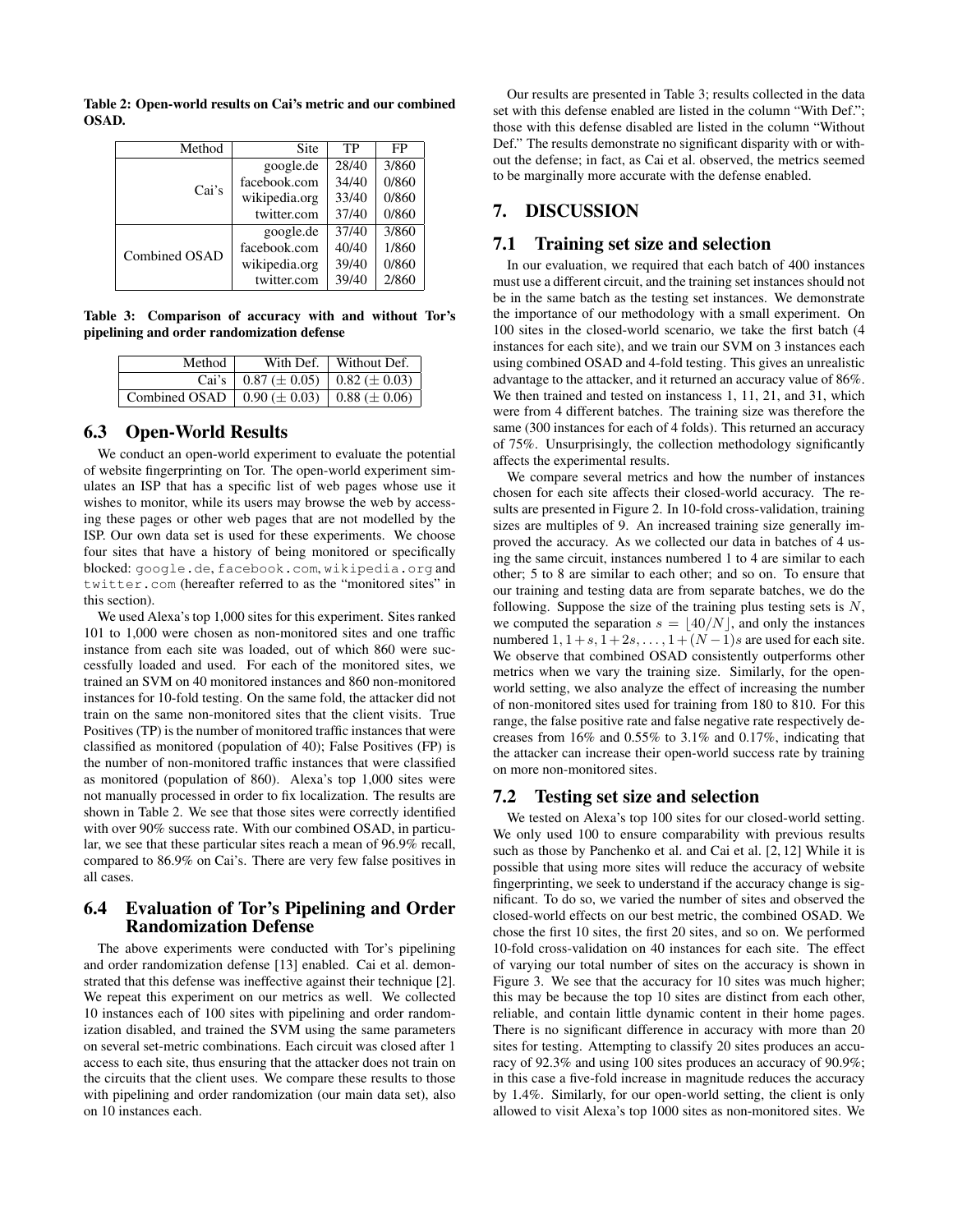

Figure 2: Effect of varying number of training instances on accuracy in closed-world results. Note that the y-axis is not 0 based.



Figure 3: Effect of varying number of detected sites on accuracy in closed-world results. Note that the y-axis is not 0-based.



Figure 4: Effect of varying number of sites the client could visit on false positive and false negative rates for google.de in openworld results (combined OSAD).

Table 4: The most difficult sites to classify with corresponding Accuracy (Acc.). The last column is the site which the incorrectly classified site was most often confused as, with the corresponding percentage (out of misclassified instances).

| Site      | Acc.  | Mistaken as           |
|-----------|-------|-----------------------|
| msn.com   | 0.547 | vahoo.de $(13%)$      |
| tudou.com | 0.560 | mediafire.com $(28%)$ |
| bbc.co.uk | 0.575 | godaddy.com $(12\%)$  |

hope to understand if the accuracy will be affected if the client is allowed to visit only fewer non-monitored sites. The results are presented in Figure 4. There is almost no change in the false positive and false negative rate if the client is allowed to visit only the top 200 sites instead. This suggests to us that a more ambitious attacker seeking to identify a greater number of sites can use our techniques with no significant penalty.

### 7.3 Difficult sites and Defenses

To understand how a site may defend itself against website fingerprinting, we looked at the most difficult sites to classify. The three most difficult sites to classify, with their corresponding classification rates, are shown in Table 4. The classification rate is a mean over all set-metric combinations that yielded an accuracy of 0.7 or above. We seek to understand why these sites were significantly more difficult to classify. After some analysis, we observed a number of contributing factors, as follows:

- Localization. We loaded msn.com without localization specification, and so it often redirected clients to completely different pages with different layouts. For instance, ca.msn.com and plasa.msn.com would be different pages. In the case of bbc.co.uk, specifying the localization of the site we wished to access did not stop the site from loading localized data. This particular site shows different news stories to UK residents than to international clients.
- Updating content. Sites 1 and 3 were both active news sites that changed their content more than daily. Site 2 was a video site that constantly updated itself based on the latest popular videos, which are recommended to clients on the front page. Our data collection process could not keep up with their content updates.
- Gradual content. Sites 1 to 3 all involved automatic slide shows. The images in these slide shows are not always loaded before the page is considered completely loaded. Rather, they are loaded when the slide itself is loaded. Therefore, the number of slide images that are loaded depended on the total load time, which varies across different circuits in Tor.
- Randomized content. Site 2 involved randomized recommendations based on client preferences. As these recommendations would change across different accesses to the site, they are random to the Tor client.

The above strongly suggests that sites are harder to identify if they involve significant amounts of dynamic content, especially if such dynamic content affected the page size. Web designers themselves may help to protect the client's privacy this way.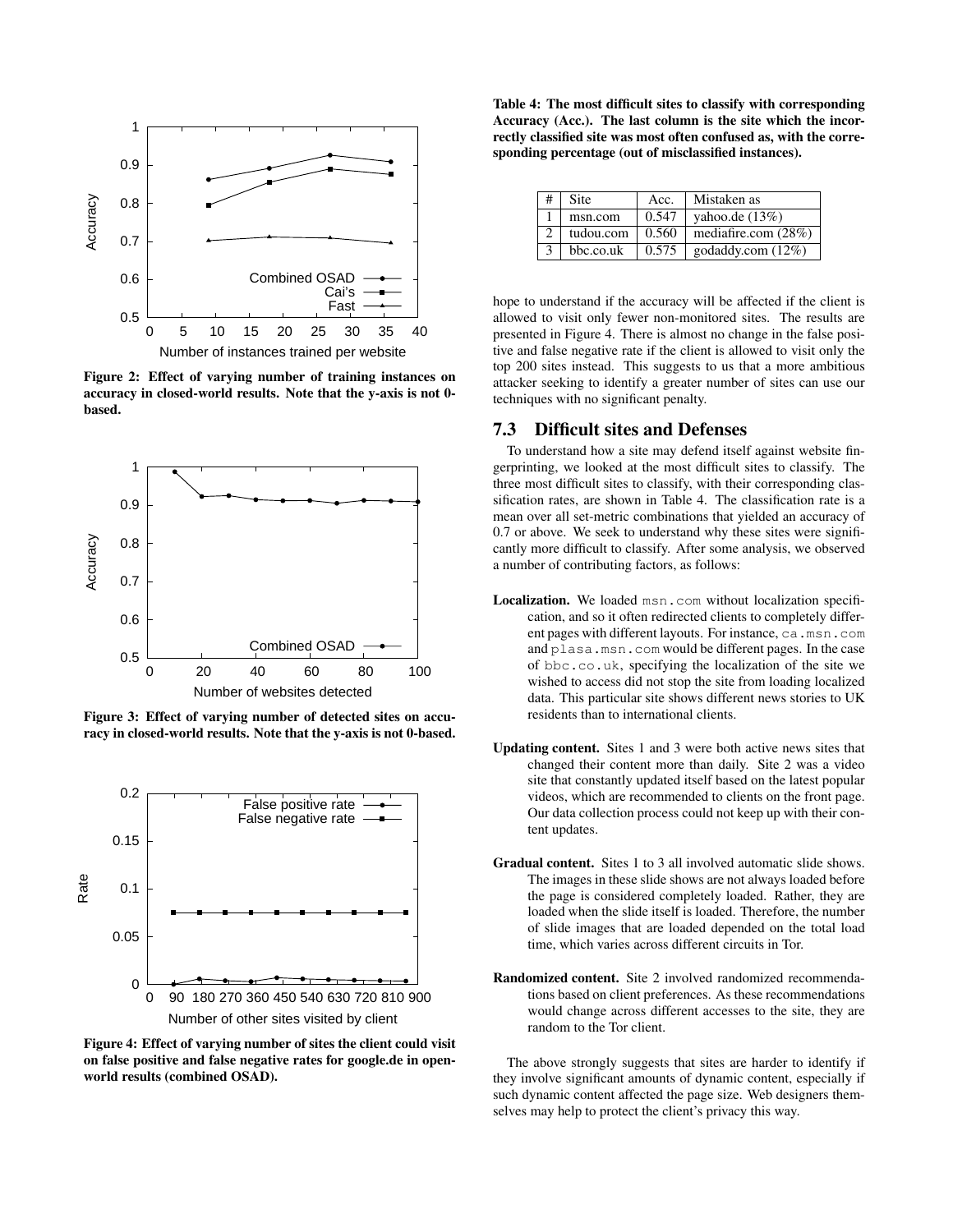## 8. CONCLUSION

In this paper, we demonstrated improved website fingerprinting techniques on Tor. These attacks can be performed by a single observer, who may be any one of the hundreds of volunteer entry guard relays in the Tor network, or an attacker tapping the link between a client and her entry guard. We clearly described how we managed circuit construction, timing, and addressed localization problems to ensure that our metrics are compared realistically and fairly. We show how Tor and Tor Firefox need to be modified specifically for experimental fairness to ensure that the attacker is not given unrealistic advantages. We observed that measuring Tor cells, rather than TCP/IP packet sizes, yields more accurate information, and removing the Tor SENDME cells reduces the noise further. We described a new distance-based metric (*combined OSAD*) for comparing packet traces, and also showed a much faster (albeit less accurate) metric that an attacker with limited computation resources can easily perform.

Using our improved techniques, we demonstrated a marked improvement in accuracy with open-world experiments on Alexa's top 1000 sites to emulate an attacker with a limited set of modelled sites. With our techniques, the recall was above 95% on four sensitive sites and the false positive rate was less than 0.2% for those sites. It is possible that these results can be improved further with more sophisticated multi-class training approaches or some finetuning to the parameters used in the experiments. To compare our results with those of previous authors, we also performed closedworld experiments on Alexa's top 100 sites with 40 instances each, and we showed that our new metrics and data processing techniques yielded up to 35% fewer mistakes than previous work. We then performed a number of experiments to justify our use of Alexa's top 100 sites for our closed-world setting and Alexa's top 1000 sites for our open-world setting. We showed that a five-fold increase of the testing space in this range does not produce a noticeable effect on closed-world and open-world accuracy. Our results warn us that even with TLS encryption, padding, and packet relaying, Tor may not be able to protect web-browsing clients from deanonymization by a passive observer with limited resources.

#### *Acknowledgements.*

We are very grateful to Xiang Cai and Rob Johnson for sharing their code and data with us, which greatly expanded the scope of our work. We would like to thank the anonymous reviewers for their suggestions. This research was funded by NSERC, ORF, and The Tor Project, Inc. This work was made possible by the facilities of the Shared Hierarchical Academic Research Computing Network (SHARCNET: www.sharcnet.ca) and Compute/Calcul Canada.

### 9. REFERENCES

- [1] M. AlSabah, K. Bauer, I. Goldberg, D. Grunwald, D. McCoy, S. Savage, and G. Voelker. DefenestraTor: Throwing out windows in Tor. In *Proceedings of the 11th Privacy Enhancing Technologies Symposium*, pages 134–154. Springer, 2011.
- [2] X. Cai, X. Zhang, B. Joshi, and R. Johnson. Touching from a distance: Website fingerprinting attacks and defenses. In *Proceedings of the 2012 ACM conference on Computer and Communications Security*, pages 605–616, 2012.
- [3] J. R. Crandall, D. Zinn, M. Byrd, E. Barr, and R. East. Conceptdoppler: a weather tracker for internet censorship. In *Proceedings of the 14th ACM Conference on Computer and Communications Security*, pages 1–4, 2007.
- [4] R. Dingledine, N. Mathewson, and P. Syverson. Tor: The second-generation onion router. In *Proceedings of the 13th USENIX Security Symposium*, 2004.
- [5] K. Dyer, S. Coull, T. Ristenpart, and T. Shrimpton. Peek-a-boo, I still see you: Why efficient traffic analysis countermeasures fail. In *Proceedings of the 2012 IEEE Symposium on Security and Privacy*, pages 332–346, 2012.
- [6] P. Eckersley. How unique is your web browser? In *Privacy Enhancing Technologies*, pages 1–18, 2010.
- [7] D. Herrmann, R. Wendolsky, and H. Federrath. Website fingerprinting: attacking popular privacy enhancing technologies with the multinomial naïve-bayes classifier. In *Proceedings of the 2009 ACM workshop on Cloud computing security*, pages 31–42, 2009.
- [8] M. Liberatore and B. Levine. Inferring the source of encrypted HTTP connections. In *Proceedings of the 13th ACM conference on Computer and Communications Security*, pages 255–263, 2006.
- [9] N. Matthewson. Tor and the BEAST SSL attack. https://blog.torproject.org/blog/torand-beast-ssl-attack, September 2011. Accessed Feb. 2013.
- [10] N. Matthewson and M. Perry. Tor Controller. https://svn.torproject.org/svn/blossom/ trunk/TorCtl.py, September 2007. Accessed Feb. 2013.
- [11] B. J. Oommen and R. K. S. Loke. Pattern recognition of strings with substitutions, insertions, deletions and generalized transpositions. *Pattern Recognition*, 30(5):789–800, 1997.
- [12] A. Panchenko, L. Niessen, A. Zinnen, and T. Engel. Website fingerprinting in onion routing based anonymization networks. In *Proceedings of the 10th ACM Workshop on Privacy in the Electronic Society*, pages 103–114, 2011.
- [13] M. Perry. Experimental Defense for Website Traffic Fingerprinting. https: //blog.torproject.org/blog/experimentaldefense-website-traffic-fingerprinting, September 2011. Accessed Feb. 2013.
- [14] R. Pries, W. Yu, S. Graham, and X. Fu. On performance bottleneck of anonymous communication networks. In *Proceedings of the 22nd IEEE International Parallel and Distributed Processing Symposium (IPDPS)*, pages 1–11, 2008.
- [15] Tor. Tor Metrics Portal. https://metrics.torproject.org/, July 2012. Accessed Feb. 2013.
- [16] V. Vapnik and A. Chervonenkis. *Theory of pattern recognition*. Nauka, 1974.
- [17] R. Wagner and R. Lowrance. An extension of the string-to-string correction problem. *Journal of the ACM (JCM)*, 22(2):177–183, 1975.
- [18] J. Weston and C. Watkins. Support vector machines for multi-class pattern recognition. In *Proceedings of the seventh European symposium on artificial neural networks*, pages 219–224, 1999.
- [19] C. Wright, S. Coull, and F. Monrose. Traffic morphing: An efficient defense against statistical traffic analysis. In *Proceedings of the 16th Network and Distributed Security Symposium*, pages 237–250, 2009.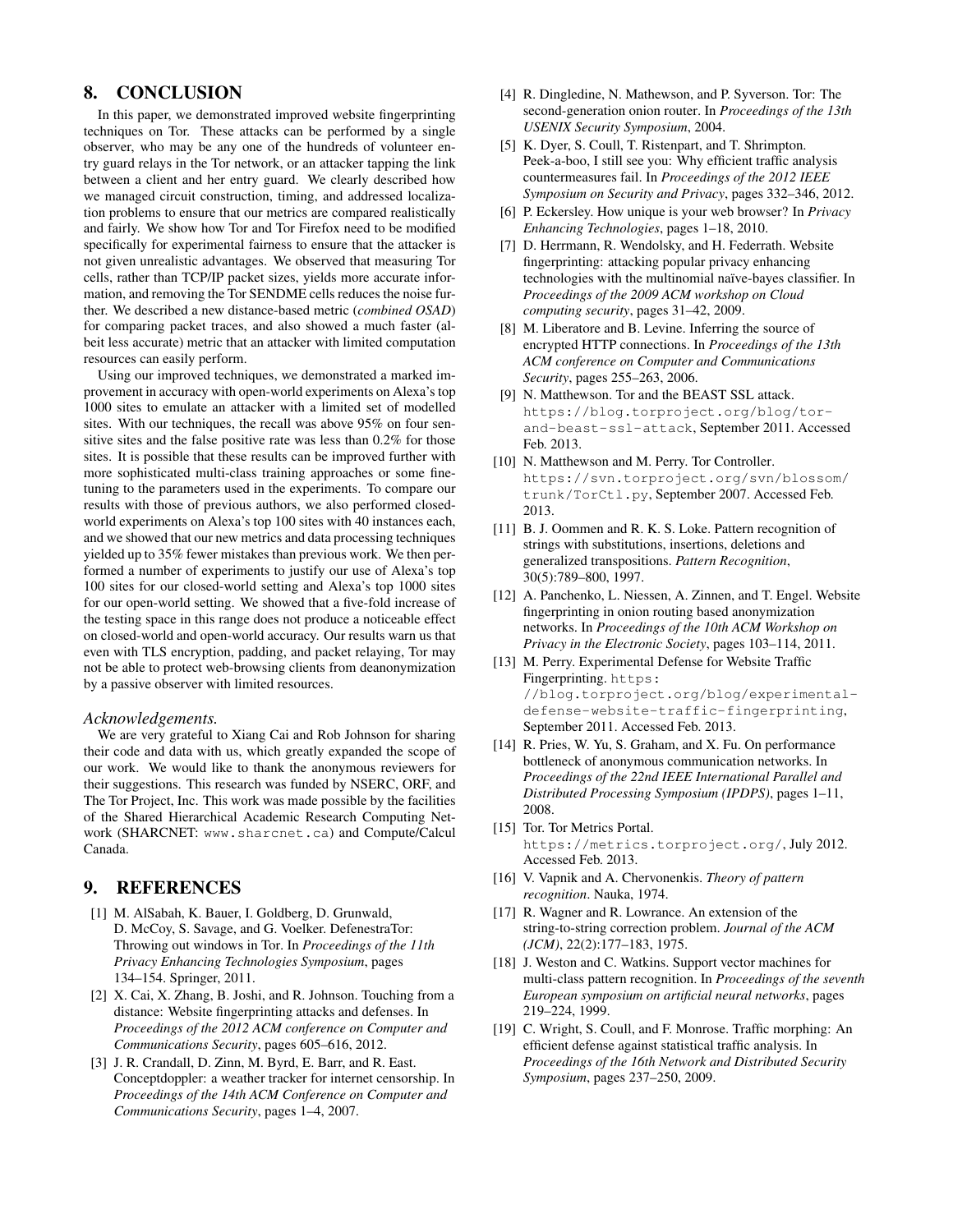## APPENDIX

## A. OUR EXPERIMENTAL SETUP

We installed iMacros 7.6 on Firefox. We wrote iMacros code which loaded each site successively, and programmed iMacros to close the tab five seconds after each site finished loading. This ensures that no future streams will be opened for that site, and it roughly corresponds to a client who spends a small amount of time on each site after it loads. The iMacros code worked with our Tor Controller code in the experiment; the code is given in Algorithm 1, with the iMacros code in bold.

We used a Tor Controller [10] to control Tor's behaviour during the experiments. After each site access, we closed all open Tor streams and then reported the time. (We closed the open streams so that they would not affect the next traffic instance; a more natural option was to wait for them to close, but this significantly increased data collection time and did not affect the order of packets used for classification.) Next, after each site is visited 4 times in a batch, we closed all open circuits. This ensured that each circuit could not be used for more than 4 accesses of the same site. Our batches were separated by 4–12 hours, and so the attacker's web pages and the client's web pages are always separated by a number of hours to simulate the realistic condition that the attacker will not have up-todate pages while monitoring the client. Only the packets captured between the marked start time and end time of each site were included in the traffic instance.

|     | <b>Algorithm 1</b> iMacros and Tor Controller code |  |  |  |  |
|-----|----------------------------------------------------|--|--|--|--|
|     | 1: for $0 \leq batchcounter \leq 10$ do            |  |  |  |  |
| 2:  | for $0 \le i \le 100$ do                           |  |  |  |  |
| 3:  | for $0 \leq counter < 4$ do                        |  |  |  |  |
| 4:  | Mark the start time.                               |  |  |  |  |
| 5:  | Load site i                                        |  |  |  |  |
| 6:  | <b>PAUSE 5 seconds</b>                             |  |  |  |  |
| 7:  | Mark the end time                                  |  |  |  |  |
| 8:  | Close the tab and start a new tab                  |  |  |  |  |
| 9:  | Close all streams                                  |  |  |  |  |
| 10: | <b>PAUSE 4 seconds</b>                             |  |  |  |  |
| 11: | end for                                            |  |  |  |  |
| 12: | end for                                            |  |  |  |  |
| 13: | Close all active circuits                          |  |  |  |  |
|     | $14:$ end for                                      |  |  |  |  |

# B. DETAILS OF THE OPTIMAL STRING ALIGNMENT DISTANCE

The optimal string alignment distance can be calculated with the dynamic programming algorithm roughly described as follows. Given two strings  $s_1$  and  $s_2$  with m and n characters respectively, we construct a matrix  $M$  of size  $m$  by  $n$ . The element of matrix M at row i and column j is the distance between  $s_1$  up to element i and  $s_2$  up to element j. Elements are calculated one by one starting from  $i = 1$  and  $j = 1$ , where each element is calculated based on the previously-calculated elements at positions  $(i - 1, j)$ (insertion),  $(i, j - 1)$  (deletion),  $(i - 1, j - 1)$  (substitution), and  $(i - 2, j - 2)$  (transposition) to minimize cost. Transpositions are only allowed when the last two elements of the two strings at  $i$  and  $j$  are indeed a transposition of each other. The algorithm is given in Algorithm 2. [11]

Algorithm 2 Optimal string alignment distance

**Input:** Strings  $s_1$ ,  $s_2$  with  $|s_1| = m$  and  $|s_2| = n$ ; insertion/deletion cost  $cost_{id}$ , substitution cost  $cost_{sub}$ , transposition cost  $cost_{trans}$ 

**Output:** OSAD of  $s_1$  and  $s_2$ 

- 1: Initialize matrix  $M$  of dimensions  $m$  by  $n$ , with:
- 2:  $M(i, 0) = i \cdot cost_{id} \quad \forall 0 \leq i \leq m$
- 3:  $M(0, i) = i \cdot cost_{id} \quad \forall \ 0 < i \le n$
- 4: for  $0 < i < m, 0 < j < n$  do
- 5: **if**  $s_1(i) = s_2(i)$  then  $cost_{idt} = 0$
- 6: else  $cost_{idt} = cost_{id}$
- 7: end if
- 8:  $M_{ins} = M(i 1, j) + cost_{idt}$
- 9:  $M_{del} = M(i, j 1) + cost_{idt}$
- 10:  $M_{sub} = M(i-1, j-1) + cost_{sub}$
- 11: **if**  $s_1(i) = s_2(j-1) \& s_1(i-1) = s_2(j)$  then
- 12:  $M_{transpose} = M(i-2, j-2) + cost_{trans}$
- 13: else
- 14:  $M_{transpose} = +\infty$ <br>15: **end if**
- end if
- 16:  $M(i, j) = \min\{M_{ins}, M_{del}, M_{sub}, M_{transpose}\}\$
- 17: end for
- 18: Return  $M(m, n)$